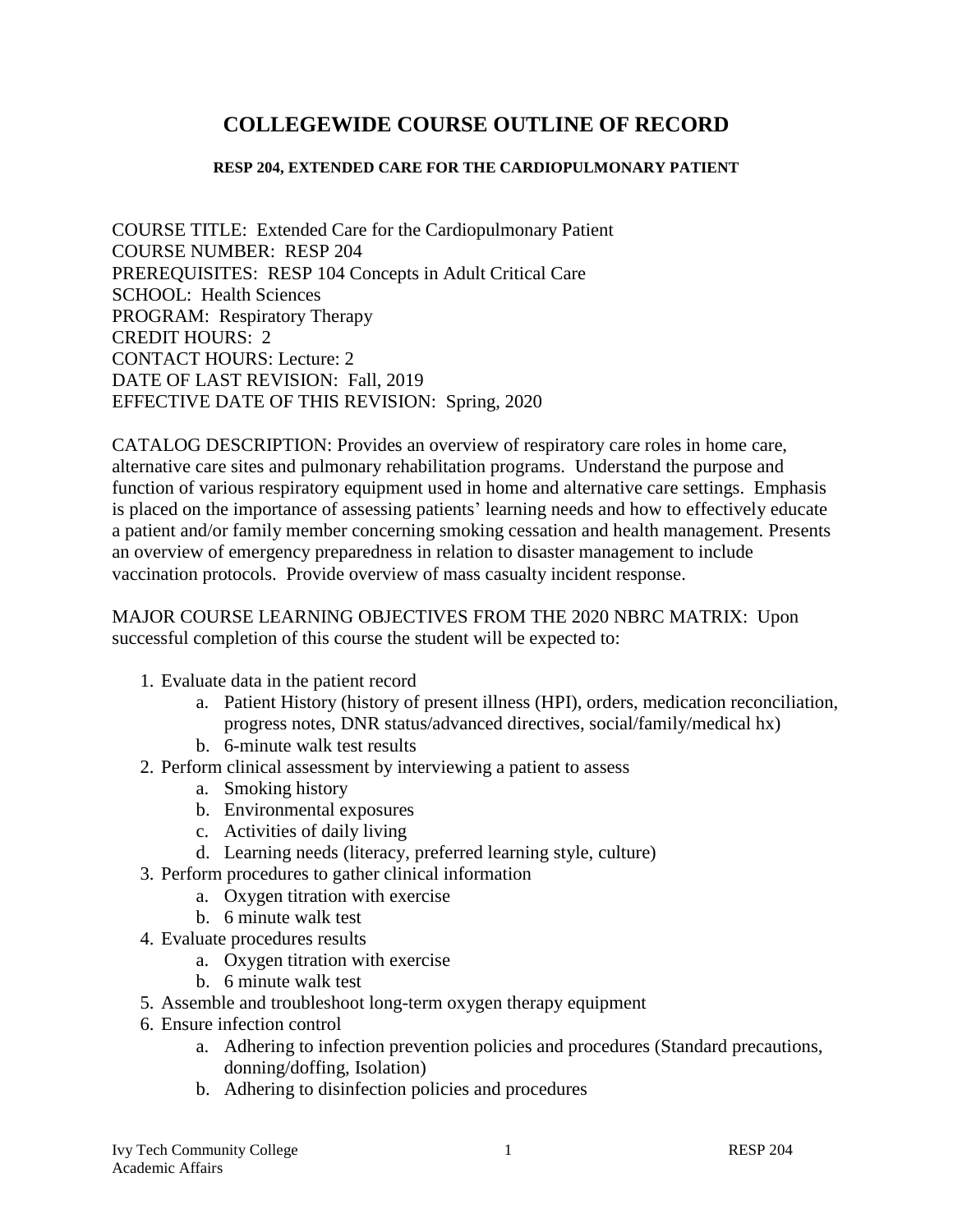- 7. Perform quality control procedures for home mechanical ventilators.
- 8. Performing airway clearance and lung expansion techniques with inspiratory muscle training.
- 9. Ensure modifications are made to the respiratory care plan
	- a. Starting treatment based on patient response
	- b. Discontinuing treatment based on patient response
- 10. Utilized evidence based medicine principles
	- a. Recommendations for changes in the therapeutic plan when indicated
- 11. Provides respiratory care in high-risk situation
	- a. Disaster management
	- b. Land/air transport between hospitals
- 12. Conduct patient and family education
	- a. Safety and infection control
	- b. Home care and related equipment
	- c. Lifestyle changes (smoking cessation and exercise)
	- d. Pulmonary rehabilitation
	- e. Disease/condition management (asthma, COPD, CF, tracheostomy care, ventilator dependent)
- 13. Discusses the elements of pulmonary rehabilitation programs
	- a. Communicates information relative to pulmonary rehabilitation programs (patient selection, multidisciplinary approach)
	- b. Identify educational and exercise components of pulmonary rehabilitation programs
	- c. Educates patient/family regarding proper nutrition for pulmonary patients
	- d. Recommends appropriate immunizations (pneumovax, influenza) based on protocols
- 14. Recall indications for and proper use of a variety of home care equipment to include: home ventilators, CPAP/NPPV, apnea monitors, oxygen concentrators, LOX, cylinders, pulse dose/demand systems, portable nebulizers, TTO, trach care, trach change and suctioning
- 15. Identify the role of the RCP in disaster management
	- a. Analyze effects of blast injuries
	- b. Evaluate effects of specific agents used in biological, radioactive and chemical warfare (smallpox, anthrax, nerve agents)
	- c. Identify appropriate treatment for patients exposed to biological, radioactive and chemical weapons (smallpox, anthrax, nerve gases, etc.)
	- d. List personal protective equipment required for biological, radioactive and chemical agents (smallpox, anthrax, nerve gases, etc)
	- e. Identify appropriate precautions and treatments for individuals potentially exposed to contagious diseases. (e.g. Ebola)
- 16. Discuss the RT's role in providing care for patients that are at the end of life
	- a. Discuss hospice care options (hospital based, LTAC, ECF, Home)
	- b. Discuss treatment options (NPPV, aerosolized morphine, oxygen, etc.)

COURSE CONTENT: Topical areas of study include –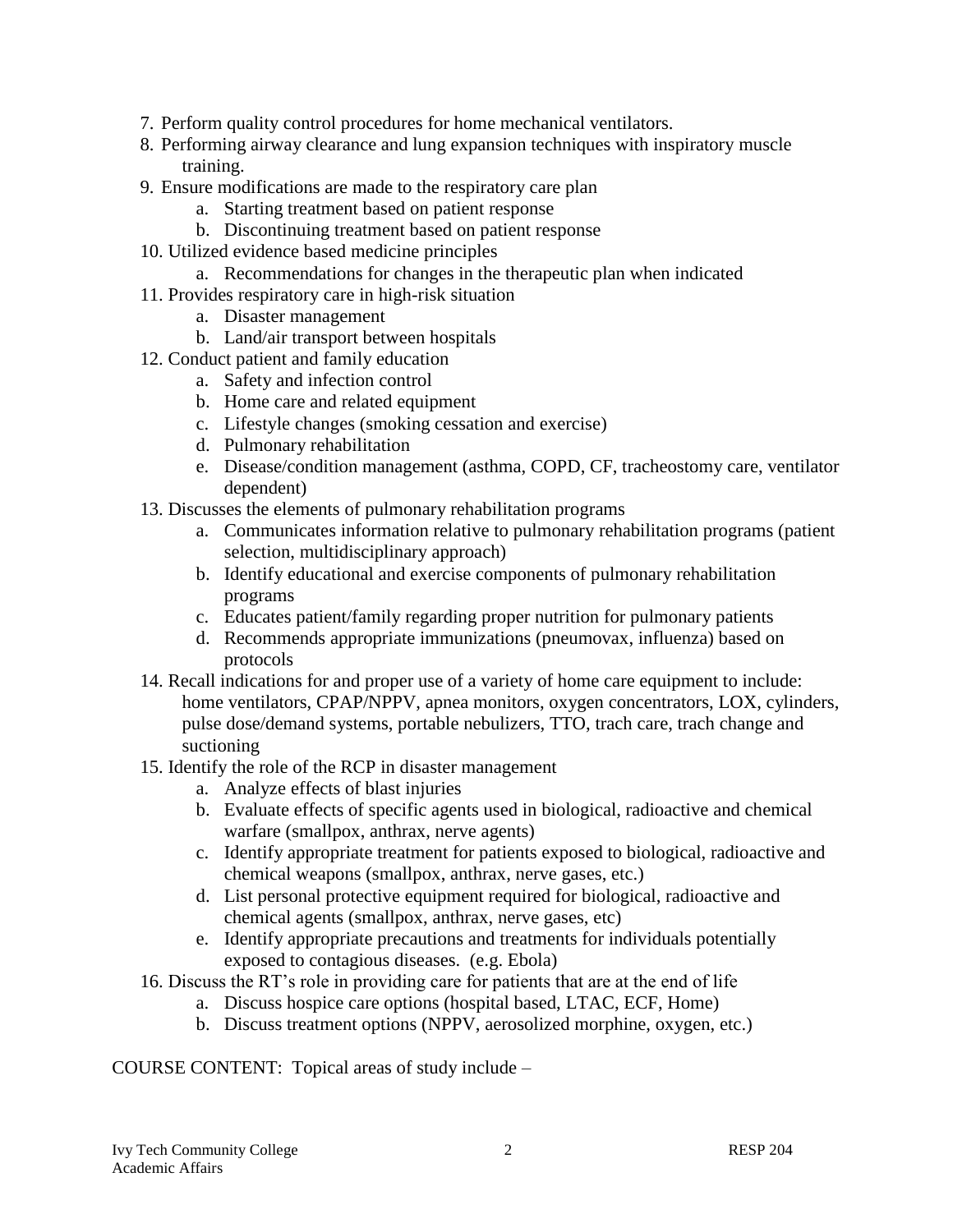Introduction to home care Home care ventilators and equipment Home oxygen Pulmonary rehabilitation Alternative care settings Exercise and biofeedback Smoking cessation and preventive care Evaluations Disease Management

Infection control Timed walk test, oxygen titration with exercise

## HOW TO ACCESS THE IVY TECH COMMUNITY COLLEGE LIBRARY:

The Ivy Tech Library is available to students' on- and off-campus, offering full text journals and books and other resources essential for course assignments. Go to<http://www.ivytech.edu/library/> and choose the link for your campus.

### ACADEMIC HONESTY STATEMENT:

The College is committed to academic integrity in all its practices. The faculty value intellectual integrity and a high standard of academic conduct. Activities that violate academic integrity undermine the quality and diminish the value of educational achievement.

Cheating on papers, tests or other academic works is a violation of College rules. No student shall engage in behavior that, in the judgment of the instructor of the class, may be construed as cheating. This may include, but is not limited to, plagiarism or other forms of academic dishonesty such as the acquisition without permission of tests or other academic materials and/or distribution of these materials and other academic work. This includes students who aid and abet as well as those who attempt such behavior.

#### ATTENDANCE:

Students are expected to attend and participate regularly in class meetings, online learning activities and other activities assigned as a part of a course of instruction. Faculty are required to report student participation in compliance with institutional policies and federal financial aid guidelines. Faculty and staff shall be sensitive to students' religious beliefs and observances, including an expectation that instructors make reasonable arrangements when a student must miss an exam or other academic exercise due to their religious observance. When notified in advance, and when possible, faculty will make allowances for students to make up missed work.

#### COPYRIGHT STATEMENT:

Students shall adhere to the laws governing the use of copyrighted materials. They must insure that their activities comply with fair use and in no way infringe on the copyright or other proprietary rights of others and that the materials used and developed at Ivy Tech Community College contain nothing unlawful, unethical, or libelous and do not constitute any violation of any right of privacy.

#### ADA STATEMENT: